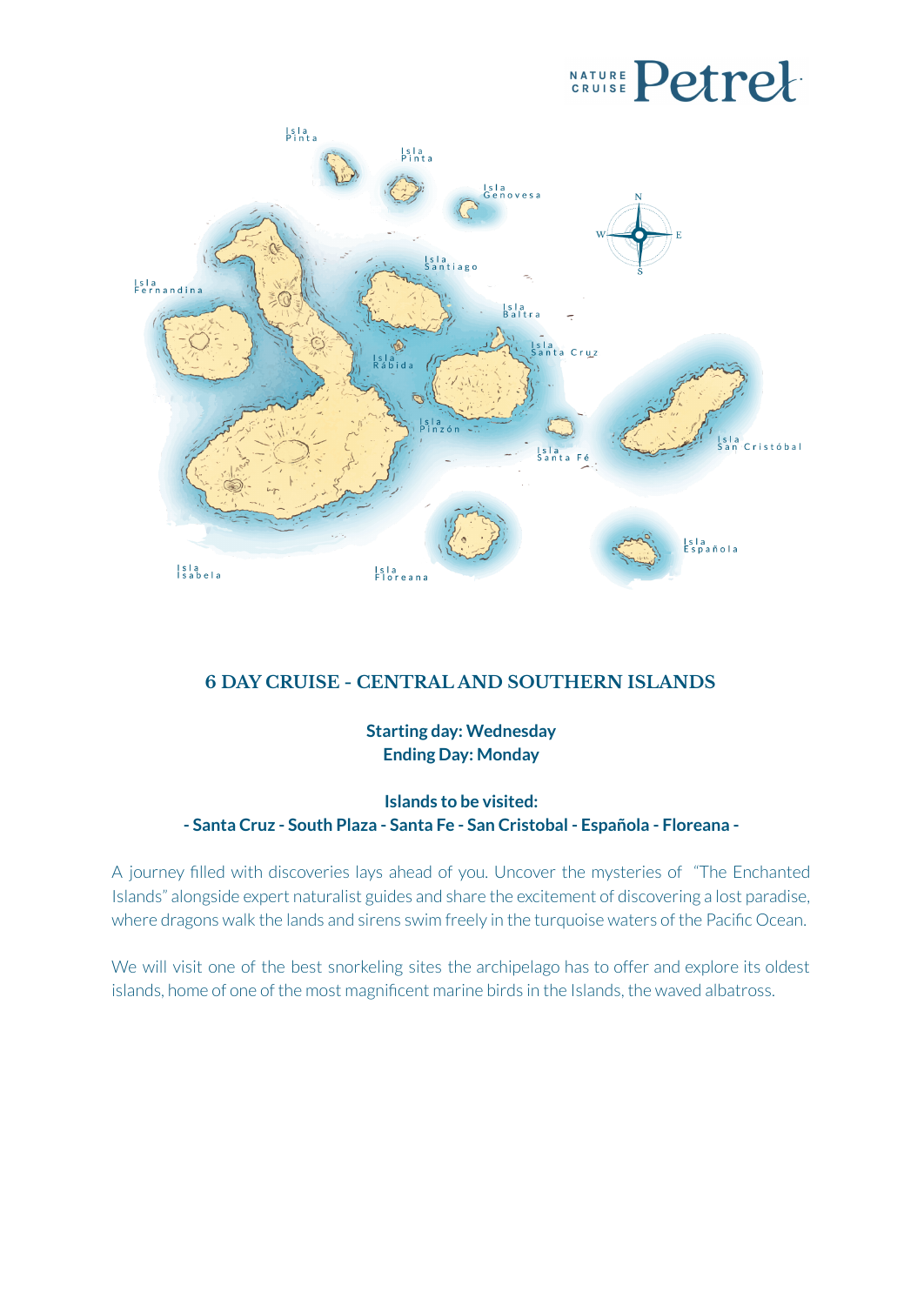

# **Day 1 WEDNESDAY**

*Arrival and visit to one of the treasures of the island, the Santa Cruz's highlands.*

# **AM: Baltra Island - Arrival Landing type: Dry landing, comfortable walking shoes are recommended. Possible activities: Walking.**

Our flight will take us to the small island of Baltra. Formerly a military base, Baltra's runway was reconditioned to serve as a civilian airport and the gateway to this small paradise in the middle of the Pacific Ocean.

Upon arrival, we clear the Galapagos National Park checkpoint. Customs agents check passports and the transit control card, after check in, we enter the islands (if you have not previously paid your Galapagos entrance fee you will be asked to pay on spot, payments are cash only: \$100 USD for adults and \$50 USD for children under 12 years of age). Please consult rates may change without notice from the Galapagos authorities.

We are welcomed by our naturalist guide and staff at the airport's exit, *please remember to collect your luggage from the belt.*

# **PM: Santa Cruz Island - Highlands Landing type: Dry landing. Possible activities: Walking, comfortable walking shoes are recommended.**

The Galapagos Islands are filled with surprises and the highlands of Santa Cruz are one of them. The presence of the now extinct volcanic cones, that once gave birth to the island, have created unique and complex ecosystems among them, the cloud forest of the highlands. Hidden in the mist, this exuberant forest is the home of giant Galapagos tortoises, colorful birds, and hundreds of plants that give a unique touch of green to the slopes of the now extinct volcanoes. We will hike with our guide, discovering this buoyant habitat, and then we will head to the town of Puerto Ayora where we board our yacht and continue our adventure.

Meals included: Lunch & Dinner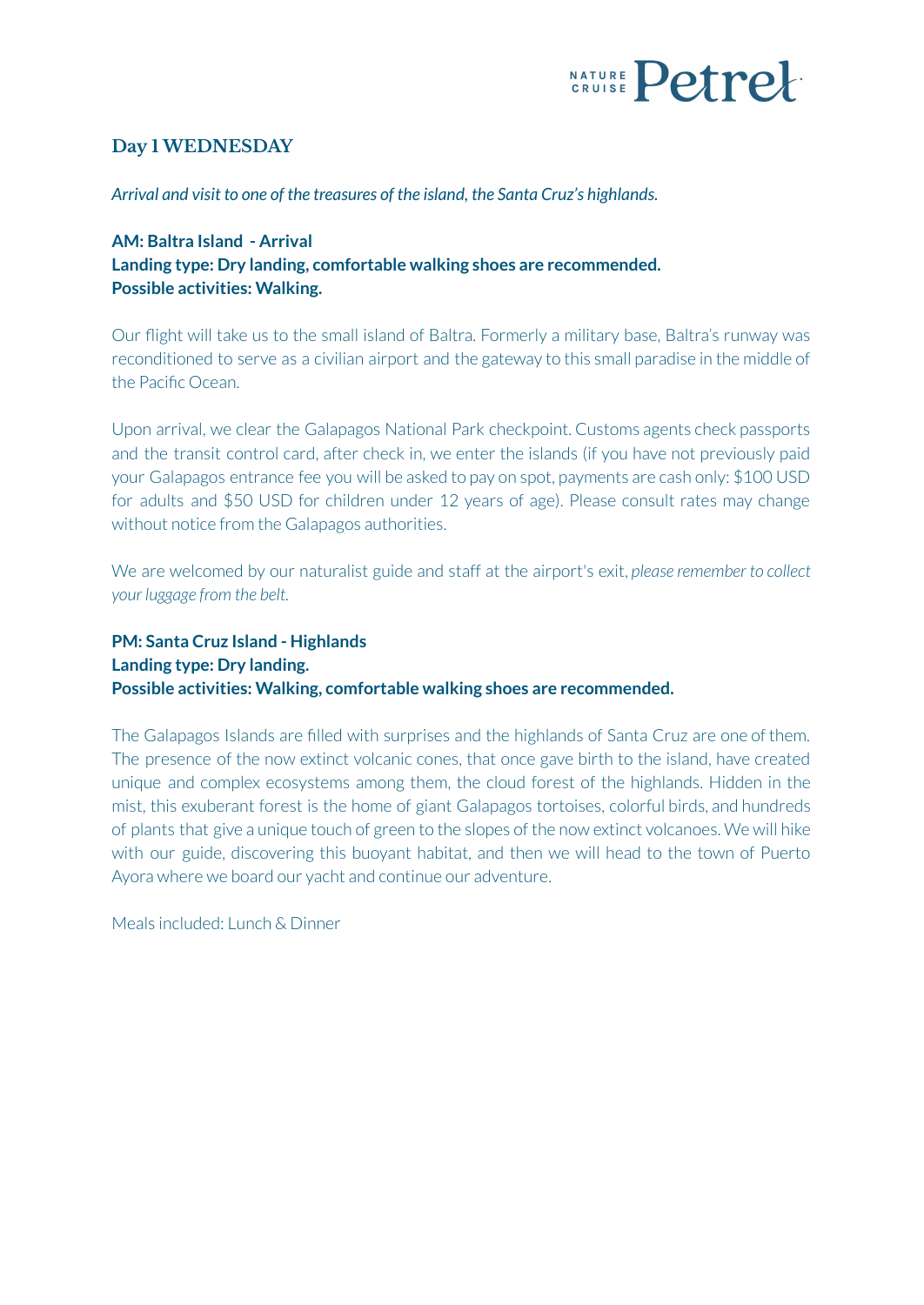

# **Day 2 THURSDAY**

*On our second day of discovery we walk among dragons over lava fields, on an island thatseemsto be lost in time, to the era when dinosaurs ruled the earth.* 

#### **AM: South Plaza Island Landing type: Dry landing, comfortable walking shoes are recommended. Possible activities: Walking.**

Our morning visit takes us to South Plaza island, covered by sesuvium plants; this island seems to change its color depending on the season, from an intense green and yellow to a bright red in the dry season. This Island is perfect to take some amazing photos. During our hike, we look for yellow and red land iguanas. Easily recognizable for their unique skin pigmentations, these reptiles have adapted to survive in this island and make you feel as if you were walking among creatures lost in time. We can also see here a large colony of sea lions and marine birds that have made this colorful island their home.

After hiking, we get back on board and prepare for lunch.

# **PM: Santa Fe Island Landing type: Dry landing. Possible activities: Walking ,comfortable walking shoes are recommended, kayaking, panga ride, snorkeling.**

Santa Fe island might be one of the smallest in the archipelago, but don't let the small surface of this island deceive you; Santa Fe has one of the highest counts of endemic species, such as: the Santa Fe land iguana, the rice mouse, and the lizard of Santa Fe, to name a few. The high endemism on the island is due to the fact that Santa Fe is one of the oldest in the archipelago. With no options to migrate, the animals that arrived at the ancient island were forced to adapt to this unique habitat, thus creating populations of new species that settled in hundreds of years ago.

During our hike, we can see some of these unique species and also take photos of the beautiful forest that has grown on its surface. Composed mostly of cacti, palo santo trees, and opuntias, Santa Fe presents the perfect opportunity to take breathtaking photos.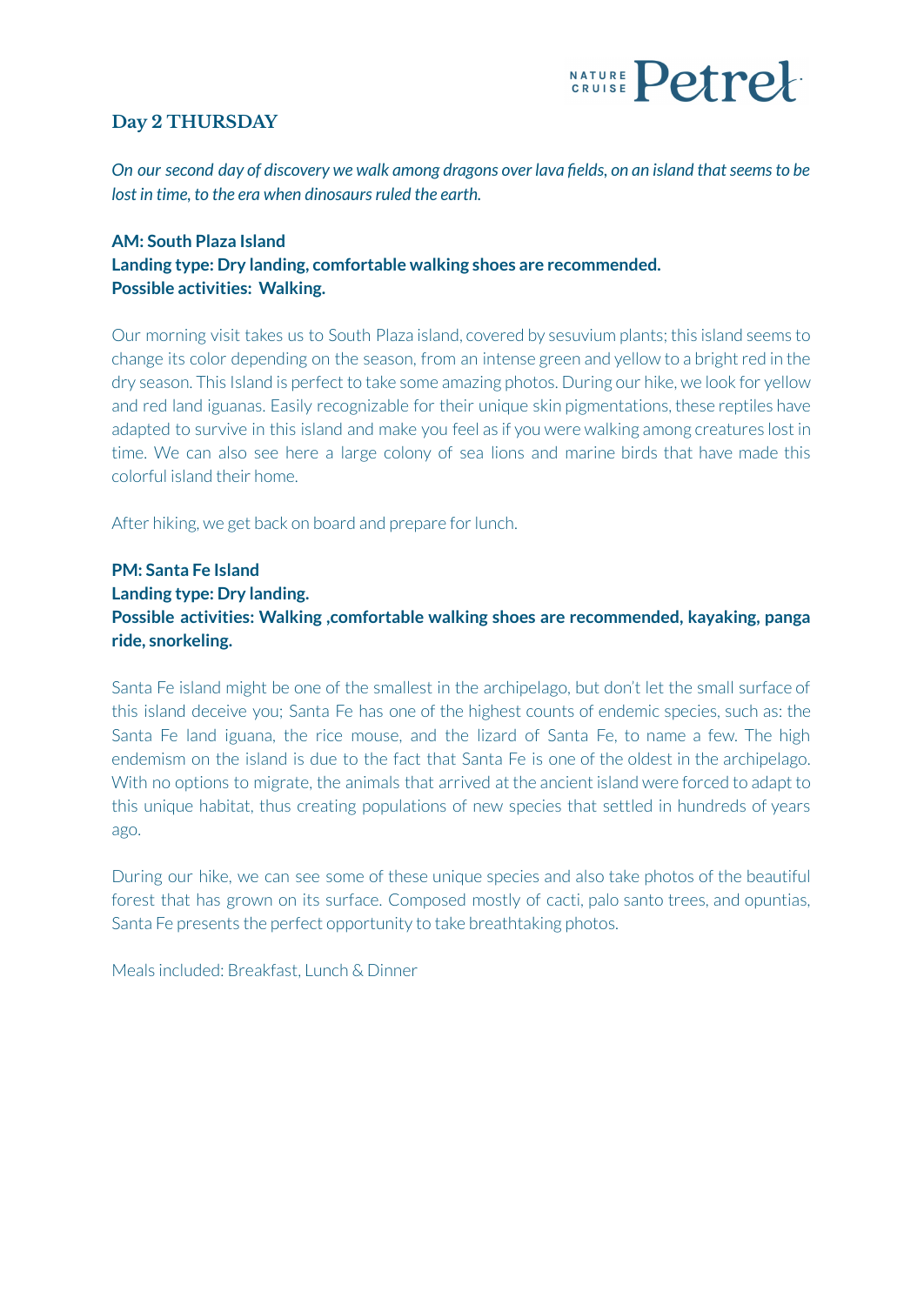

#### **Day 3 FRIDAY**

*Mysterious islands that seem to appear and disappear at their own whim in the dense mist of the* Pacific Ocean, the "Encantadas" - as they were called by the Spanish explorers - are the home of imps and sirens. Fairy tales created a magic place that will come to life during your cruise of the Galapagos *Islands.*

#### **AM: San Cristobal Island- Isla Lobos Landing type: Dry landing. Possible activities: Hiking, comfortable walking shoes are recommended, snorkeling.**

Sirens and nymphs that dwell in the sea, this is how early visitors described the playful and beautiful sea lions that made these islands their home. Our morning visit takes us to one of the largest colonies of these curious mammals. Here we are able to see playful pups basking in the sun and playing in the shallow shores of the bay. Snorkeling here is the best opportunity to swim alongside these cheerful animals and enjoy their company while schools of fish dance near us and rays swim by.

A refreshing activity to start a day full of discoveries.

# **PM: San Cristobal Island- La Galapaguera Landing type: Dry landing. Possible activities: Walking, comfortable walking shoes are recommended.**

During the XVII and part of the XVIII century, the Galapagos island was a popular hideout for pirates and buccaneers that used its resources to resupply their ship holds. A popular source of meat at the time were the Galapagos tortoises; their capability to survive without food or drink for extended periods of time made this one of the most valued goods that the island had to offer. But the extensive hunt of this animal destroyed entire populations and even drove some of them to extinction. In the present, huge efforts have been undertaken in order to ensure the survival of this species, one of them is the creation of Galapagueras. Nurseries created specifically for Galapagos tortoises where they are taking care of since they are small eggs, until they are in conditions to be released in the wild.

We visit the Galapaguera of San Cristobal, where we are able to see these peaceful giants during all their live stages. From small eggs, no larger than a chicken's, to cute hatchlings that require lots of care, to the amazing adult Galapagos tortoise that can weigh up to 400 pounds. We learn more about the efforts undertaken to preserve these animals and the persons in charge of this noble task.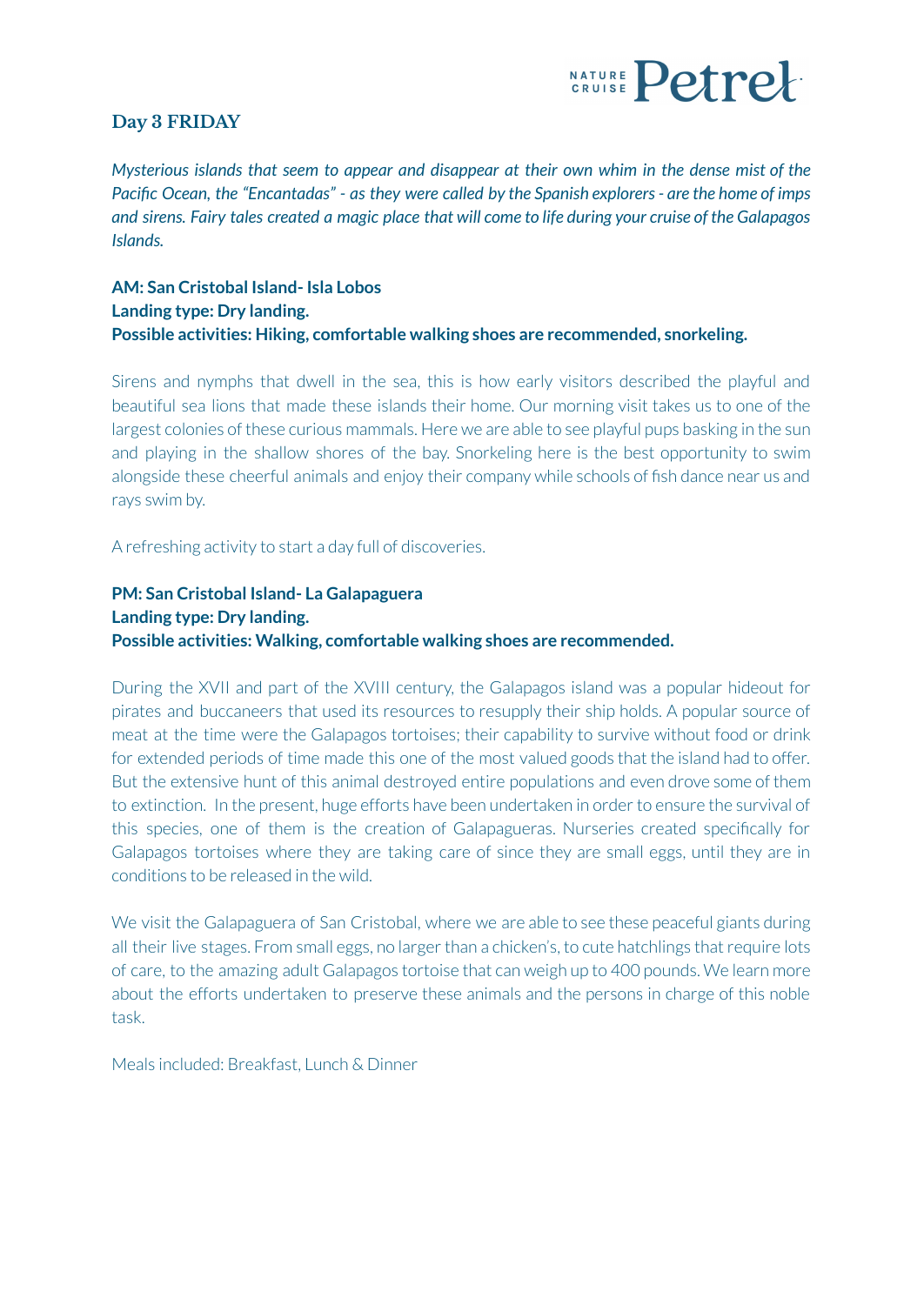

#### **Day 4 SATURDAY**

*Idyllic beaches of white sand bordered by turquoise waters, and kissed by the equatorial sun, Española surely is a piece of heaven on Earth.*

**AM: Española Island - Gardner Bay Landing type: Wetlanding. Possible activities: Short hike, snorkeling, kayaking, panga ride.**

As we learned from our previous visit to Santa Fe island, the age of an island plays an important role in how life develops on said island, and Española is no exception. Located east from the hotspot that gave birth to the archipelago, erosion from winds and tides have created a unique habitat where life has flourished into hundreds of shapes and forms.

We disembark at Gardner Bay, welcomed by bright white sand and crystal clear waters, home to sea lions and marine iguanas that rest peacefully in front of us, it is a beach that is truly postcard-worthy. A tranquil bay invites us to do some snorkeling and discover the lush life of the rich Pacific Ocean.

A dinghy ride takes us to the Osborn Islet, a small rocky formation that has become the favorite nesting place for many marine birds, such as blue footed boobies and lava gulls.

# **PM: Española Island- Suarez Point Landing type: Dry landing. Possible activities: Hiking, good shoes are required.**

A large colony of marine iguanas greet visitors at the dock of Punta Suarez. Marine iguanas are the only ones that are able to dive in order to feed from the algae that grows in the volcanic walls of the islands. Their peculiar appearance earned them the name "imps of darkness" as it was recorded in Darwin's journal. Despite the unflattering name that marine iguanas received, they are one of the most interesting species of the Galapagos.

We continue exploring the island using the path that leads to a wonderful lookout point over a small cliff, from here we can see a very unusual formation, a blowhole. Capable of elevating water columns a few feet over the cliff, this blowhole is one of the many attractions in Española and certainly a fun spectacle for all to enjoy.

But this might not be the most eye-catching feature, since Española is also home to an incredibly special bird, the waved albatross. With a wingspan of over 6.5 ft., the waved albatross is the most magnificent bird to colonize this island, and Española is their only nesting site. During mating season, an intricate courtship dance takes place that will join pairs forlife, since albatrosses are a monogamous species.

Truly a visit that will forever be remembered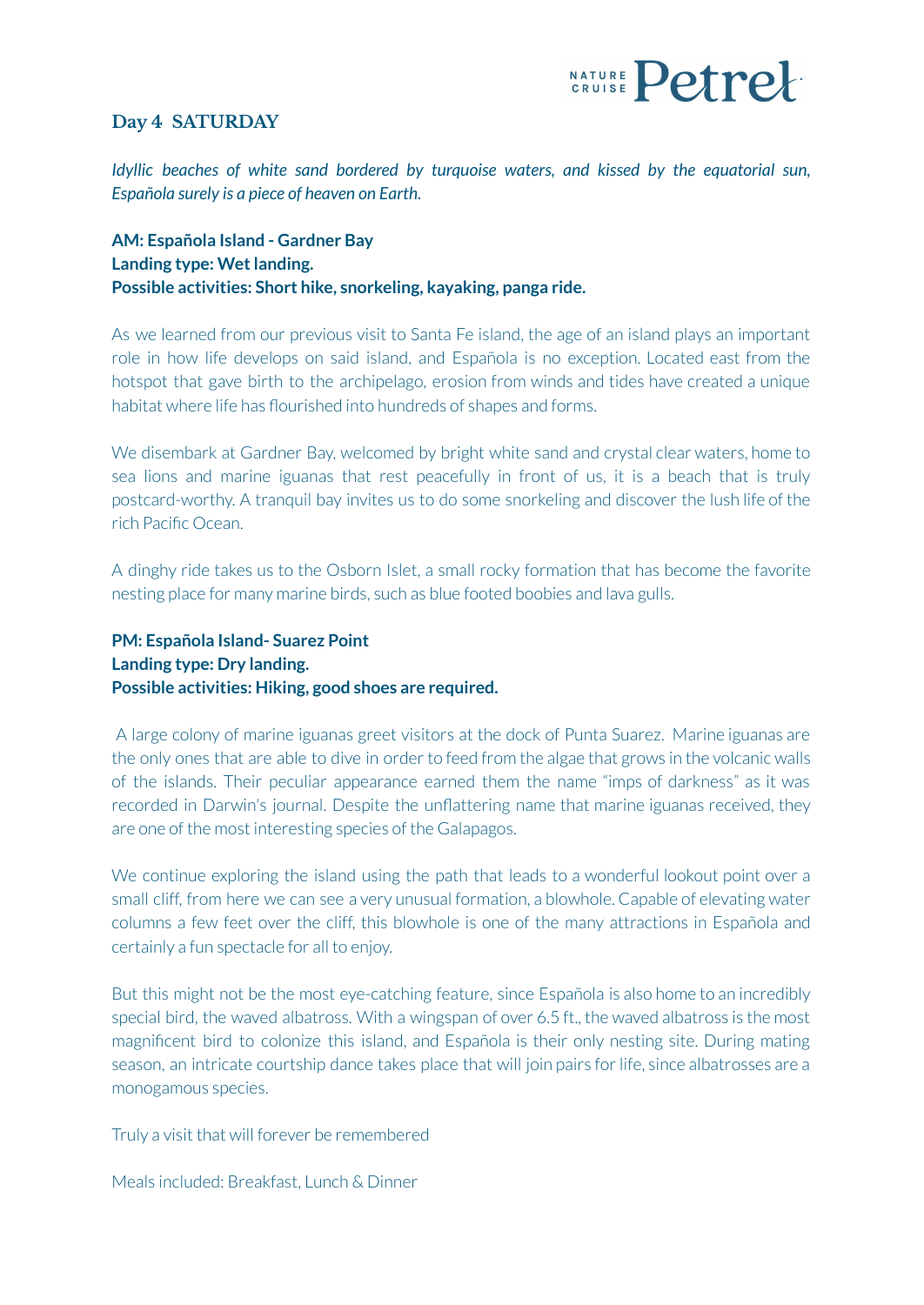

# **Day 5 SUNDAY**

*Floreana, from green sandy beaches to turquoise waters and bright pink flamingos a festival of colors awaitsto be discovered.*

# **AM: Floreana Island - Cormorant Point, Devil's Crown Landing type: Wet landing. Possible activities: Hiking, panga ride, snorkeling.**

Our morning visit takes us to the green beach of Punta Cormorant. A high concentration of olivine crystals gives the beach its distinctive coloration. A short walk along the beach brings us to a trail that leads to a saltwater lagoon. Here, bright pink flamingos can be found feeding from the various crustaceous that live in these waters, and whose pigmentation gives the bright colors to the feathers of these gracious birds.

After enjoying the sight of the lagoon and its illustrious visitors, we will head to what is considered the best place for snorkeling in the entire archipelago, the Devil's Crown. A pointy rock formation that bulges over the calm ocean and forms a circular shape gave this place its name. Despite the curious and intimidating name, a magical underwater world awaits you here. Don't miss this incredible opportunity to swim with some of the most beautiful creatures in what is one of the most important marine reserves on the globe.

# **PM: Floreana Island- Post Office Bay, Baroness Lookout Landing type: Wet landing. Possible activities: Hiking, kayaking, panga ride, snorkeling.**

To end a day of exciting adventures, we visit Post Office Bay. Once the most effective way of communicating with loved ones back home, Post Office Bay was the home of a very unorthodox postal office that allowed sailors and whalers during the 18th century to send news of their voyages to their homelands. This ingenious method consisted of a simple wood barrel where sailors would deposit their letters and rely on the goodwill and camaraderie of fellow sailors returning back home to deliver the mail. No stamps or fees were required and the system depended on trust and the kindness of strangers.

To this date this tradition continues among fellow sailors; letters and postcards are left inside a wooden barrel, waiting to be picked up by a kind stranger that is willing to deliver the letter to its destination. Be part of this quaint tradition and leave a letter or a postcard for a loved one back home, and if you can, take one or two letters with you to their final destination. Help to keep this tradition based on trust and fellowship alive.

Before you set sail to our next destination, remember to ask your guide to tell you a bit about the human history on the island. We are sure you will enjoy the peculiar history of the man and women that colonized this picturesque place.